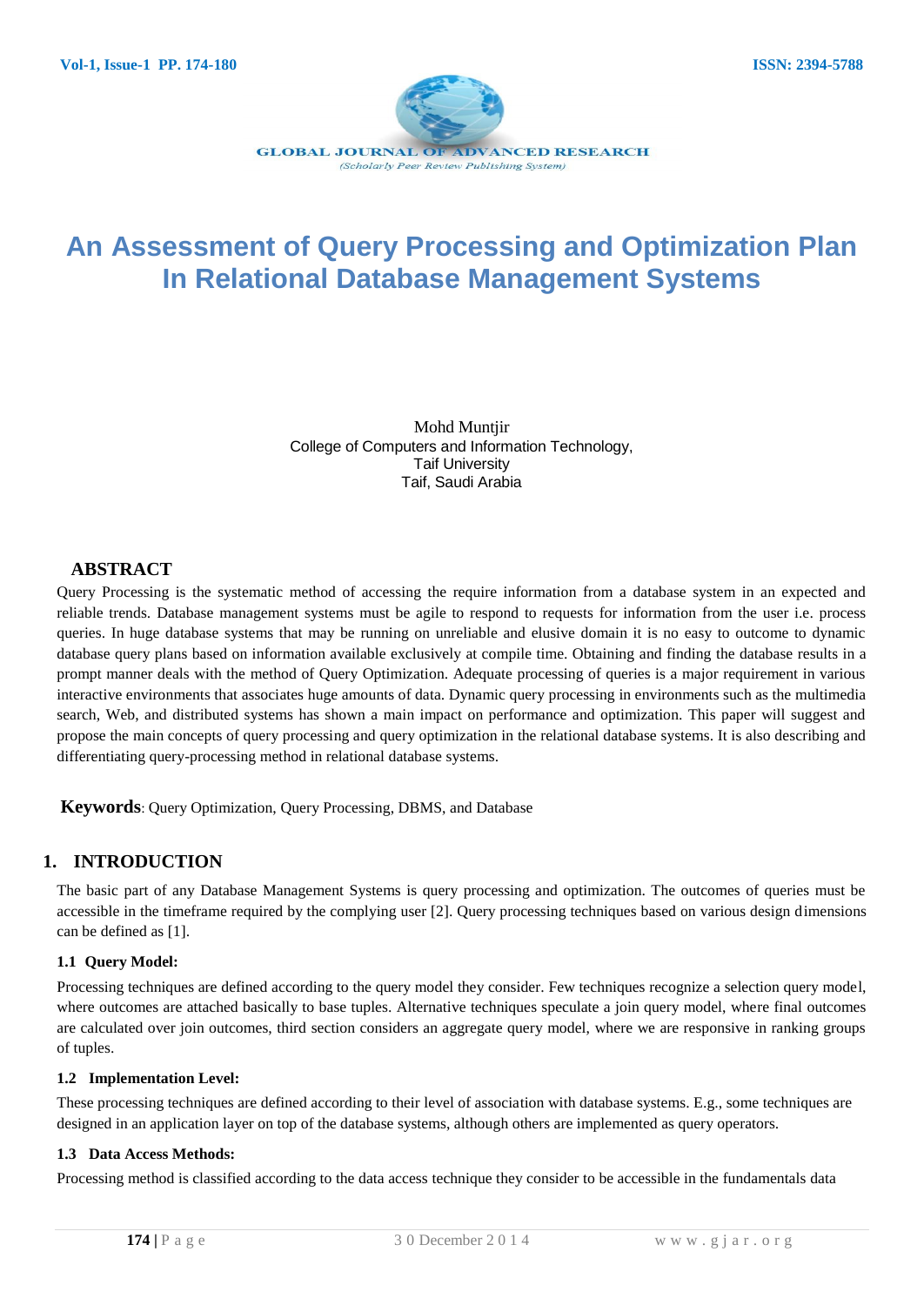

sources. For instance, some techniques define the availability of random access, although others are controlled to only classified access.

#### **1.4 Ranking Function:**

Processing techniques are classified based on the limitations they establish on the latent ranking (scoring) functions. Best suggested techniques expect monotone scoring functions.

### **1.5 Data and Query Uncertainty:**

Processing techniques are defined based on the ambiguity elaborated in their data and query models. Many techniques establish exact results, whilst others order for proximate answers, or manage indefinite data.

# **2. QUERY PROCESSING IN DBMS**

Query processing specifies to the range of activities integrated in extracting data from a database system. The activities comprise translation of queries in high-level database languages into expressions that can be used at the physical level of the file systems, and a variation of query-optimizing conversion, and real interpretation of queries. Furthermore, a database query is the vehicle for instructing a DBMS to update or fetch specific data to/from the physically stored intermediate. The real updating and fetching of data is established through different low- level procedures [10]. Instance of such operations for a relational DBMS can be relational algebra operations such as select, project, join, Cartesian product. [11]. As long as the DBMS is created and designed to process these low -level operations, it may be quite the burden to a user to create requests to the DBMS in these designs.

There are three phases [12] that a query passes through during the DBMS' processing of that query: 1.Parsing and translation 2. Optimization and 3. Evaluation

Furthermore, the first step in processing a query referred to a Database Management System is to convert the query into a form accessible by the query-processing engines. High- level query languages such as SQL defined a query as a sequence or string, of characters.

Actual sequences of characters represent different types of tokens such as literal strings operators, keywords, operands, etc. Similar to all languages, there are rules (syntax and grammar) that control how the tokens can be integrated into (i. valid statements.

The major job of the parser is to extract the tokens from the raw string of characters and translate them into the equivalent internal data elements and structures (i.e. query graph, query tree). The last task of the parser is to authenticate the validity and syntax of the real query strings. In second phase, the query processor implements rules to the internal data structures of the query to transform these structures into similar, but more adequate demonstrations. The standard can be based upon mathematical models of the relational algebra expression and tree, upon cost calculates of various algorithms used to operations or upon the semantics within the query and the relations it calculates. Considering the proper rules to implement, when to apply them and how they are implemented is the function of the query optimization engine.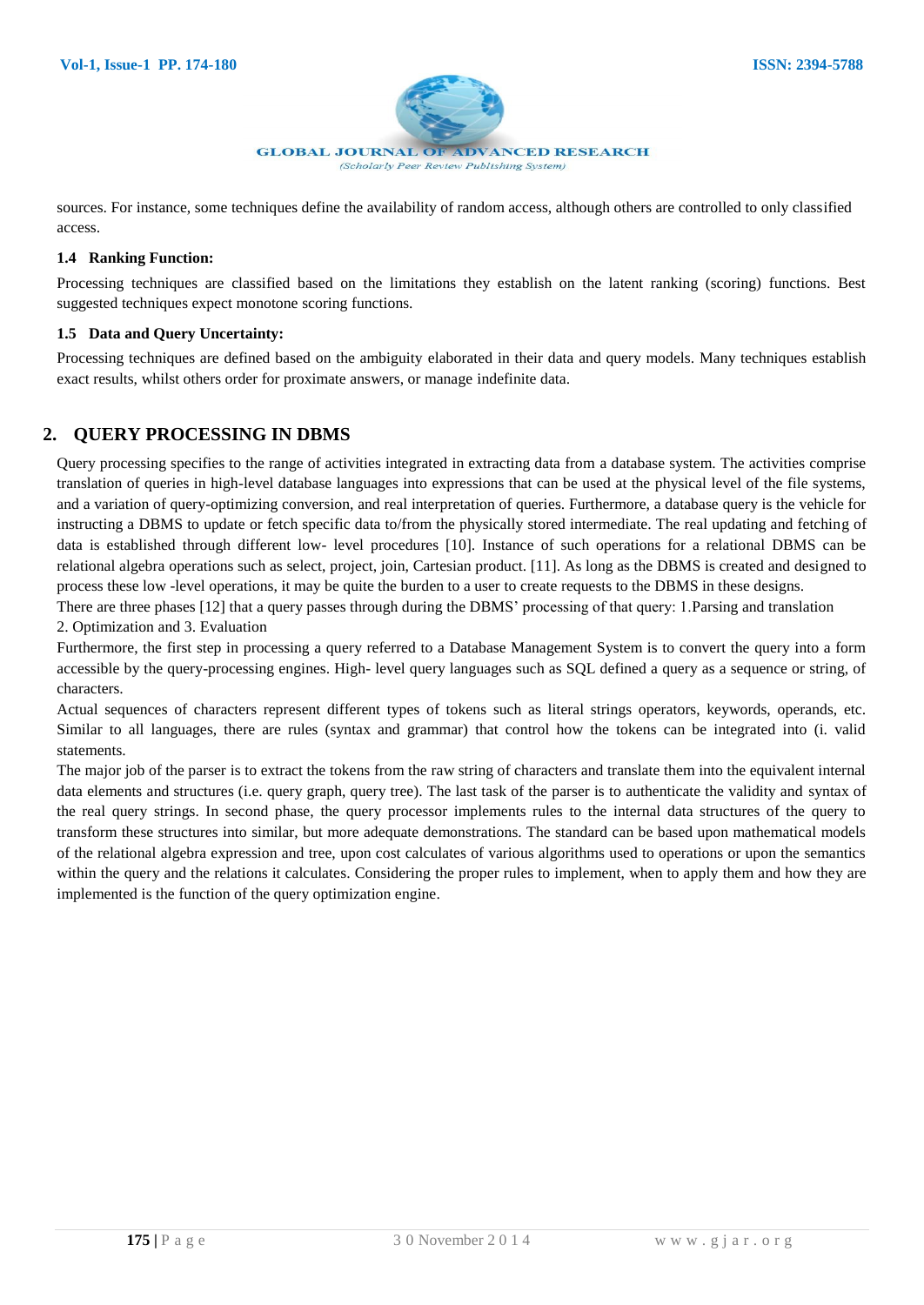

#### **Fig. 1. Query processing**

The last step in processing a query is the evaluation phase. The best evaluation plan candidate developed by the optimization engine is selection and then execution. It's to be noticed that there can stand various methods of executing a query. Beyond processing a query in easy consecutive methods, many of a query's individual operations can be oppressed in parallel either as autonomous processes or threads or as interdependent pipelines of processes. Unconcerned of the method that selected, the permanent results should be same.

Consider for example in Fig.2:

Select salary From bank Where salary<2500 This can be interpreted into either of the following relational algebra expressions: ■ osalary<2500 (IIsalary(bank))  $\blacksquare$   $\blacksquare$   $\blacksquare$   $\blacksquare$   $\blacksquare$   $\blacksquare$   $\blacksquare$   $\blacksquare$   $\blacksquare$   $\blacksquare$   $\blacksquare$   $\blacksquare$   $\blacksquare$   $\blacksquare$   $\blacksquare$   $\blacksquare$   $\blacksquare$   $\blacksquare$   $\blacksquare$   $\blacksquare$   $\blacksquare$   $\blacksquare$   $\blacksquare$   $\blacksquare$   $\blacksquare$   $\blacksquare$   $\blacksquare$   $\blacksquare$   $\blacksquare$   $\blacksquare$   $\blacksquare$   $\blacks$ Which can also be represented as either of the following query trees? σsalary <2500 Πsalary Πsalaryσsalary<2500 bank bank 白

#### **Fig. 2. Query-evaluation plan**

## **3. MEASURES Of QUERY COST**

Cost of query is basically measured as total overdue time for answering query in a database. Furthermore, expanse of query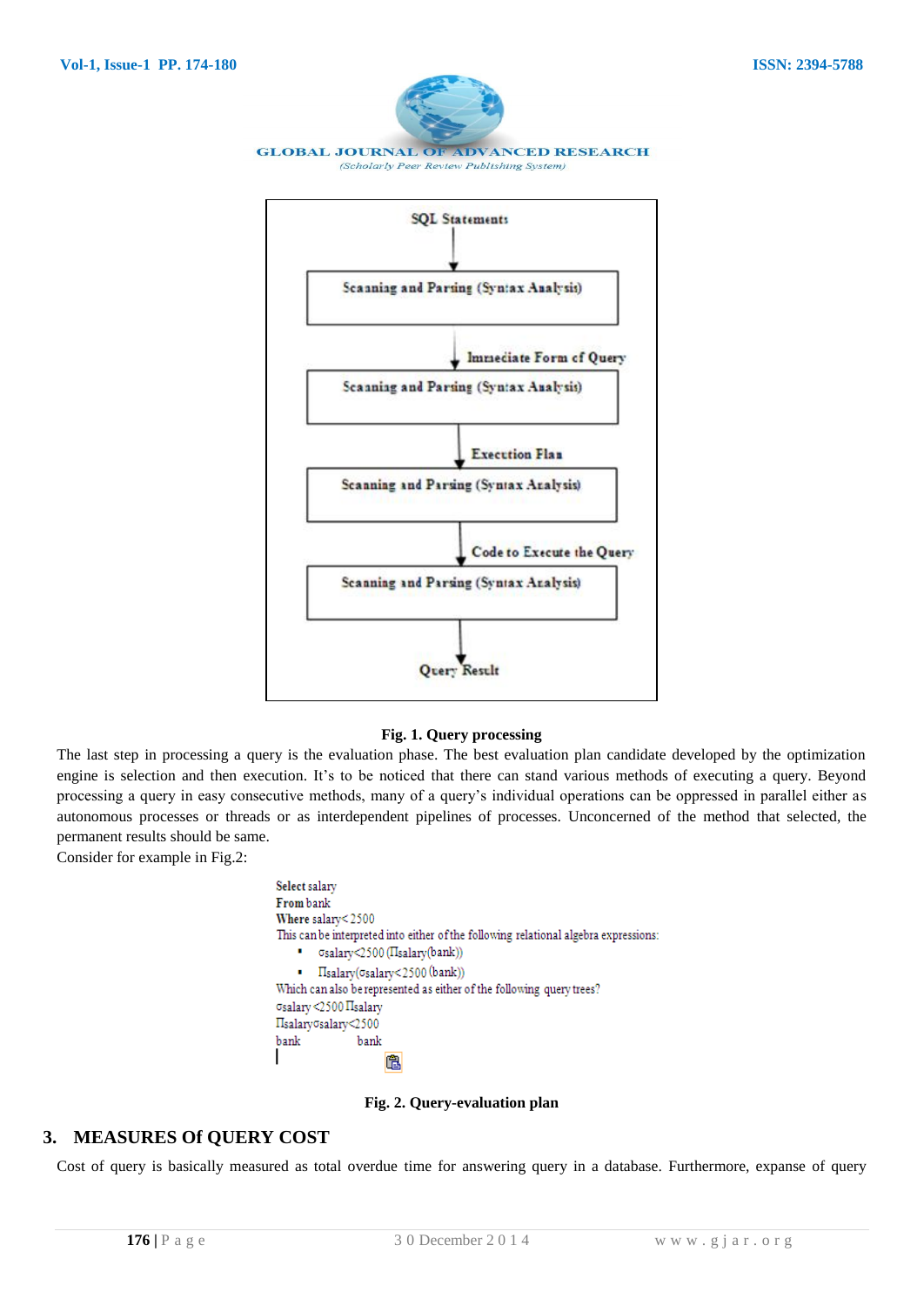

**GLOBAL JOURNAL OF ADVANCED RESEARCH** 

(Scholarly Peer Review Publishing System)

evaluation can be assumed in terms of a number of various assets, and CPU time to execute a query, along with disk accesses, and, the expanse of communication and broadcasting, in a distributed or parallel database system. The response time for a queryevaluation plan, assuming no other action is going on the computer systems, should be scheduled for all these costs, and could be used as a better scope of the cost of the methods. In some database systems, although, disk approaches are usually the most extensive expanse, since disk accesses are low associated to in-memory tasks. Furthermore, the speed of CPU has been reestablishing much faster than have disk speed. Henceforth, it is more similar that the time spent in disk activity will continue to control and maintain the total time to execute queries in database systems. Decisively, manipulating and estimating the CPU time is basically conventional compared to calculating the disk-access expanses? Mostly the people consider that the disk-access cost feasible estimation of the cost of a query-evaluation strategy in databases.

# **4. QUERY ALGORITHMS IN DBMS**

## **1.6 Selection Algorithms**

According to selection algorithm, select operation must search through the data files for records meeting the selection prototype. Following are some examples of simple and basic (one attribute) selection algorithms [13].

### *4.1.1. Linear search:*

The Database must use a linear search when no database index exists on the selection condition. Each record from the file is read and compared to the selection method. The execution expanse for searching on a non-key attribute is called b<sub>r</sub>, in this case, where  $b<sub>r</sub>$  is the number of blocks in the file describing relation r. On a key attribute, the average cost is  $b<sub>r</sub>/2$ , with a worst case of  $b<sub>r</sub>$ . This is basically the type of operation that used to impede with proper indexing.

*4.1.2. Binary search:*

The DBMS might apply a binary search on an index with non-unique entries. A binary search, on equality, performed on a primary key attribute has a worst-case cost of  $\Box \log$  (b<sub>r</sub>) $\Box$ . It can be significantly more effective than the linear search, for a generous number of records.

*4.1.3. Search using a primary key index on equality:*

In a DBMS With a B<sup>+</sup>-tree index, an similarity comparison on a key attribute will have a worse -case cost of the height of the tree plus one to fetch the record from the data files. Similarity comparison on a non-key attribute will be the same excluding that various records may meet the condition, in which matter, we add the number of blocks including the records to the expanses. *4.1.4 Searching by a primary index on comparison:*

In a DBMS When the comparison operators  $(<, \square, >, \square)$  are used to fetching various records from a file sorted by the search attributes, the first record satisfying the condition is placed and the total blocks before  $(\leq, \square)$  or after  $(\geq, \square)$  is added to the cost of locating the first records.

## *4.1.5 Search by a secondary index on equality:*

Fetching one record with an equality comparison on a key attributes or retrieves a set of records on a non-key attribute [6]. Furthermore, for a single record, the cost will be equal to the cost of locating the search key in the index file plus one for fetching the data record. For different multiple records, in a database the cost will be equal to the cost of locating the search key in the index file plus one block approaches for each data record retrieval, since the data file is not numbered on the search attributes.

### **4.2 Join Algorithms**

The join algorithm can be developed in a different way. In terms of disk accesses, the joint operations can be very costly, hence implementing and utilizing sufficient join algorithms is more important in minimizing a query's execution time [8]. Following are four types of join algorithms:

### *4.2.1. Nested-Loop Join:*

This join also called nested iteration that uses one join input as the outer input table and one as the inner (bottom) input table. The outer loop accesses the outer input table row by row. Furthermore, the inner loop executed for each outer row and searches for matching rows in the inner input table. Hence, It abides of an inner for loop nested within an outer for loop [12].

### *4.2.2. Index Nested-Loop Join:*

If the search ventures an index, it is called an index nested loops join. This algorithm is almost same as the Nested-Loop Join,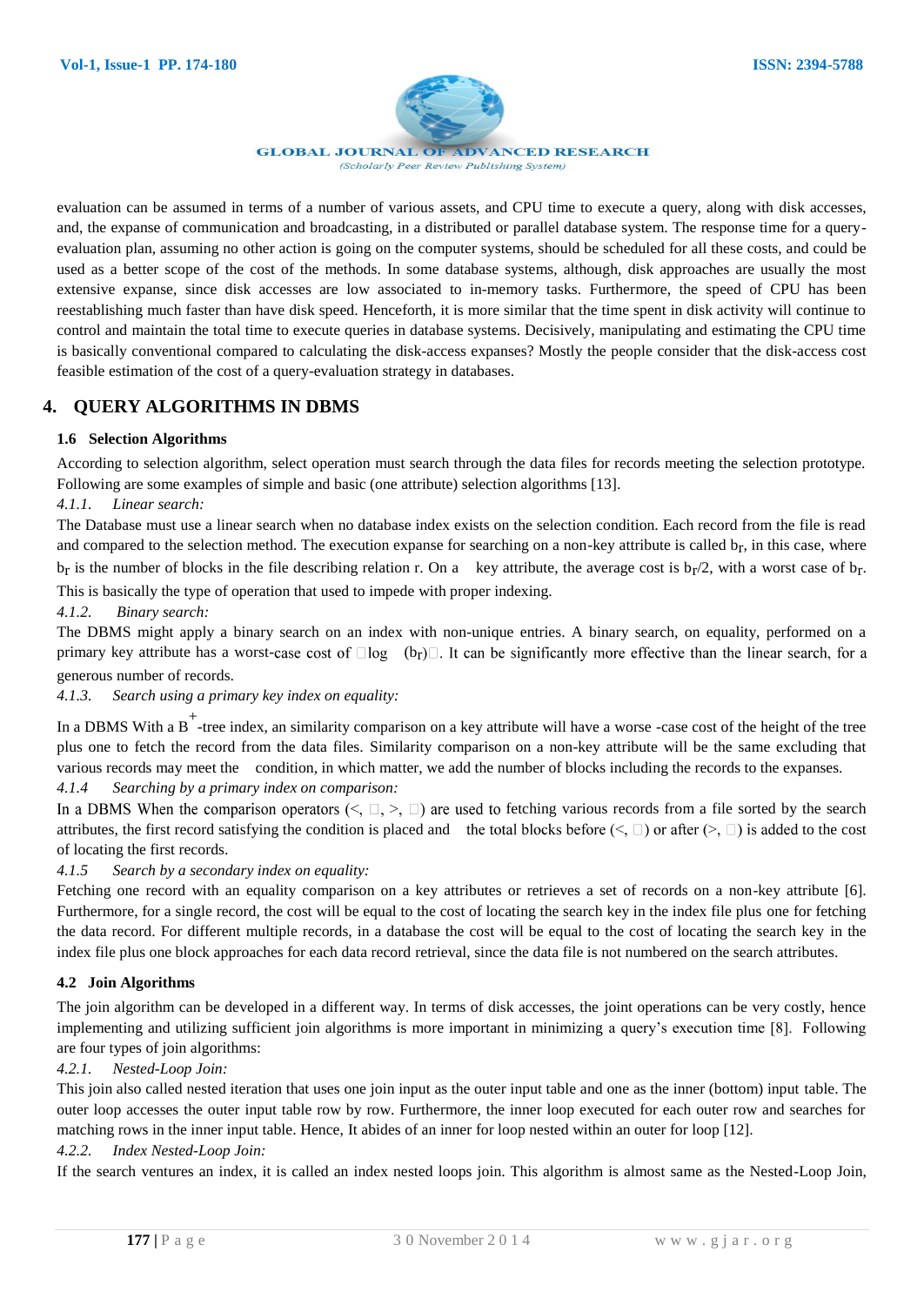

**GLOBAL JOURNAL OF ADVANCED RESEARCH** (Scholarly Peer Review Publishing System)

besides an index file on the inner relation's join attribute is used versus a data-file scan on each index lookup in the inner loop is basically an equality selection for maintaining one of the selection algorithms. Suppose c be the cost for the lookup then the worst - case cost for joining rand sis  $b_r + n_r * c$ .

#### *4.2.3 Sort –Merge Join:*

The sort-merge join algorithm depends on the actual join condition, and it will depend on whether join attributes are keys or not. This algorithm can be used to process natural joins and equi-joins and requires that each relation be sorted by the common attributes between natural join and equi-joins [5].

#### *4.2.4 Hash Join:*

Hash joins require an [equijoin](http://en.wikipedia.org/wiki/Equijoin) predicate to comparing values from one table with values from the other table using the equals' operator. The hash join algorithm can be used to access natural joins and equi-joins. Furthermore, the hash join maintains two hash table file structures to partition each relation's records into sets assuming identical hash values on the join attributes. In hash join each relation is scanned and its relate hash table on the join attribute values is create.

#### **4.3. Indexes Role**

The execution time of many operations, such as select and join can be decrease by using indexes [7]. Let us see some of the types of index file structures and the roles they play in consuming execution time:

### *4.3.1. Dense Index:*

A dense index is a [file](http://en.wikipedia.org/wiki/Computer_file) with pairs of keys and [pointers](http://en.wikipedia.org/wiki/Pointer_%28computer_programming%29) for every [record](http://en.wikipedia.org/wiki/Record_%28computer_science%29) in the data file. Each key in this file is related with a particular pointer to *a record* in the sorted data files. The search key orders Data-file and each and every search key value have a different index record. This type of structure needs only a single seek to find the first occurrence of a set of contiguous records with the aspired search values [9].

#### *4.3.2. Sparse Index:*

A sparse index is a file with pairs of keys and pointers for every [block](http://en.wikipedia.org/wiki/Block_%28data_storage%29) in the data files. Every key in this file is attached with a particular pointer *to the block* in the sorted data files. The index search key orders Data-file and only some of the search key values have related index records. For each index record's, data-file pointer indicates to the first data-file record with the search key values. Further, while this structure can be less sufficient than a dense index to find the valued record, it requires some storage space and fewer expenses during insertion and deletion operations.

### *4.3.3. Primary Index:*

If an index is built on ordering key-field of file, it is called Primary Index. Primary index defined on an ordered data file. The data file is ordered on a key field. Further, the data file is sequenced by the attribute that is also the search key in the index file. Any primary index can be dense or sparse. A primary index is also considered to as an Index-Sequential File [5].

#### *4.3.4. Secondary Index:*

If an index is built on non-ordering field of file, it is called Secondary Index. Secondary index must be dense. The data file is sequenced by an attribute that is not same as the search key in the index file.

### *4.3.5. Multi-Level Index:*

A Multilevel Index is an alteration of the secondary level index system. An index structure has 2 or more tiers of records where an upper tier's records indicate to related index records of the tier down. The bottom tier's index records possess the pointers to the data-file records. Furthermore, multi-level indices can be used to reduce the number of disk block reads required during a binary search in a DBMS.

#### *4.3.6. Clustering Index:*

If an index is creating on ordering non-key field of file it is called Clustering Index. Further, a two-level index structure where the records in the first level contain the clustering field value in one field and in the second level a second field indicating to a block

Independent of 2<sup>nd</sup> level records]. The records in the second level have one field that indicates to areal data file record or to another 2 level block.

*4.3.7. B*+-*tree Index:B*+-tree Indices are an alternative to indexed sequential files. B<sup>+</sup>-tree Index means multi- level index with a balanced-tree structure. Creating a search key value in a  $B^+$ -tree is proportional to the height of the tree maximum number of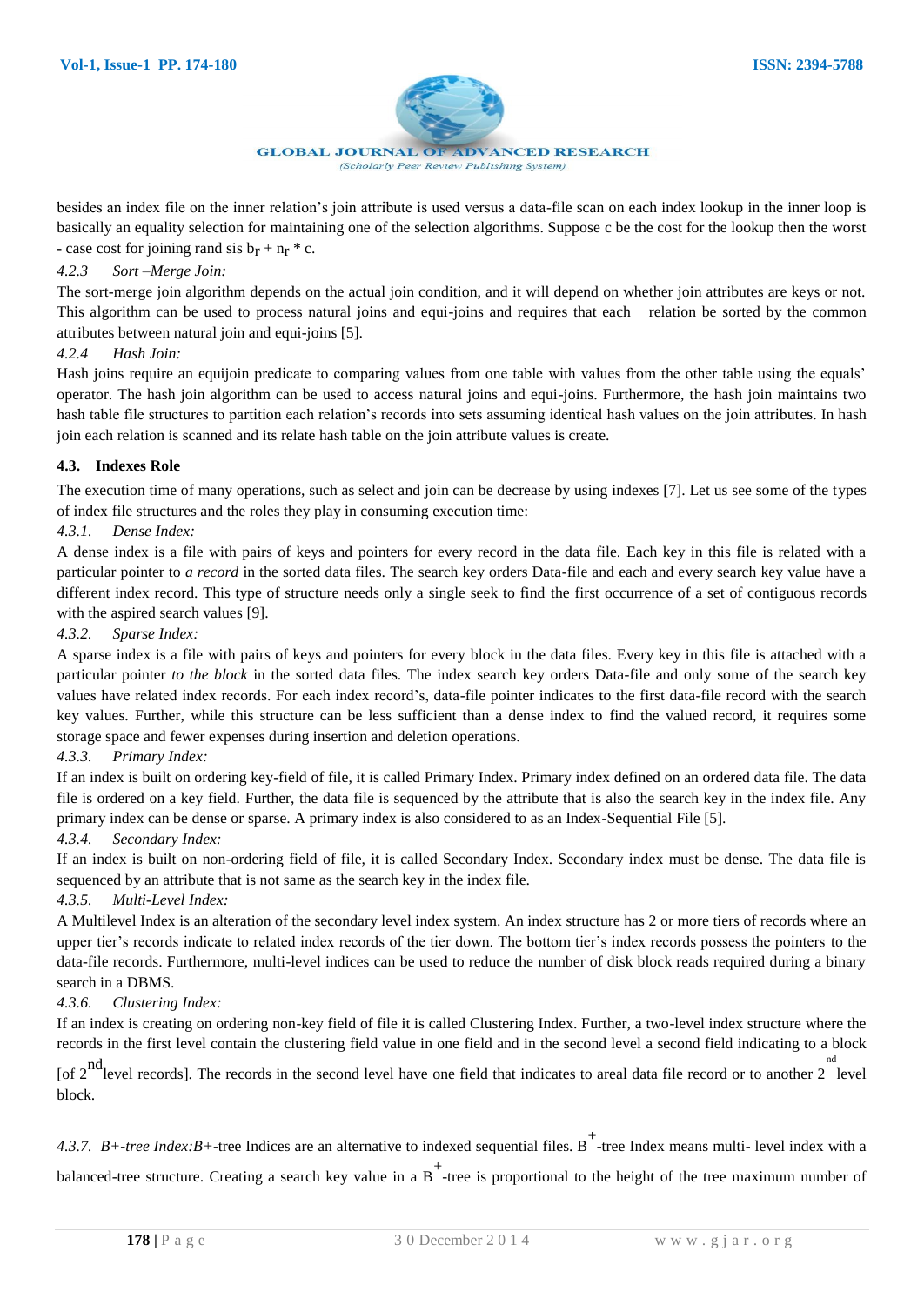

seeks required is  $\Box$ log(height) $\Box$ . Although, this, on average is more than a single -level, dense index that requires only one seek.

The B<sup>+</sup>-tree structure has a unique advantage in that it does not need rearrangement; it is self-developing because the tree is kept arranged during insertions and deletions.

# **5. CHOICE Of EVALUATION PLANS**

In a DBMS, the query optimization engine originates a set of candidate evaluation plans. Although, some will, in heuristic theory, creates faster, more sufficient executions. On the contrary, by previous historical summary, be more efficient than the theoretical model; this can very well be the case for queries dependent on the semantic nature of the data to be managed. Whereas, still others can be more efficient due to "outside agencies" such as competing applications, network congestion, on the same CPU.

## **6. CONCLUSIONS**

In a DBMS, One of the major functional needs of a database system is its ability to process queries in convenient manner. It is basically true for huge, mission critical applications such as aeronautical applications, banking systems and weather forecasting that can possess millions and even trillions of records. The basic need for faster and faster, "immediate" results never conclude. Henceforth, a big deal of research and resources is spent on creating and generating smarter, highly efficient query optimization engine for query optimization. Among them, some of the basic techniques of query processing and optimization have been presented and redefine in this paper.

## **5. REFERENCES**

- [1] D. Calvanese, G. DeGiacomo, M. Lenzerini and M. Y. Vardi. Reasoning on Regular Path Queries. ACM SIGMOD Record, Vol. 32, No. 4, December 2003.
- [2] Henk Ernst Blok, DjoerdHiemstra and Sunil Choenni, Franciska de Jong, Henk M. Blanken and Peter M.G. Apers. Predicting the cost-quality trade-off for information retrieval queries: Facilitating database design and query optimization. Proceedings of the tenth international conference on Information and knowledge management, Pages 207 - 214.
- [3] Andrew Eisenberg and Jim Melton. Advancements in SQL/XML. ACM SIGMOD Record, Vol. 33, No. 3, September 2004..
- [4] AndrewEisenberg and Jim Melton. An Early Look at XQuery API for JavaTM (XQJ). ACM SIGMOD Record, Vol. 33, No. 2
- [5] RamezElmasri and Shamkant B. Navathe. Fundamentals of Database Systems, second edition. Addison-Wesley Publishing Company.
- [6] DonaldKossmann and Konrad Stocker. Iterative Dynamic Programming: A new Class ofQuery Optimization Algorithms. ACM Transactions on Database Systems, Vol. 25, No. 1, March 2000, Pages 43- 82.
- [7] Chiang Lee, Chi Sheng Shih and Yaw Huei Chen. A Graph-theoritic model for optimizing queries involving methods. The VLDB Journal —The International Journal on Very Large Data Bases, Vol. 9,Issue 4, Pages327 - 343.
- [8] Hsiao-Fei Liu, Ya Hui Chang and Kun-Mao Chao. An Optimal Algorithm for Querying Tree Structures and its Applications in Bioinformatics. ACM SIGMOD Record Vol. 33, No. 2, June 2004.
- [9] Reza Sadri, Carlo Zaniolo, Amir Zarkesh and JafarAdibi. Expressing and Optimizing Transactions on Database Systems, Vol. 29, Issue 2, Pages 282 - 318.
- [10] Reza Sadri, Carlo Zaniolo, Amir Zarkesh and JafarAdibi. Optimization of Sequence Queries in Database Systems. In Proceedings of the twentieth ACM SIGMOD -SIGACT-SIGART symposium on Principles of database systems, May 2001, Pages 71 -81.
- [11] Thomas Schwentick. XPath Query Containment. ACM SIGMOD Record, Vol. 33, No. 1, March 2004.
- [12] AviSilbershatz, Hank Korth and S. Sudarshan.Database Systems Concepts,  $7^{th}$ Editions.McGraw Hill.
- [13] Dimitri Theodoratos and WugangXu. Constructing Search Spaces for Materialized View Selection. Proceedings of the 7th ACM international workshop on Data warehousing and OLAP, Pages 112 - 121.